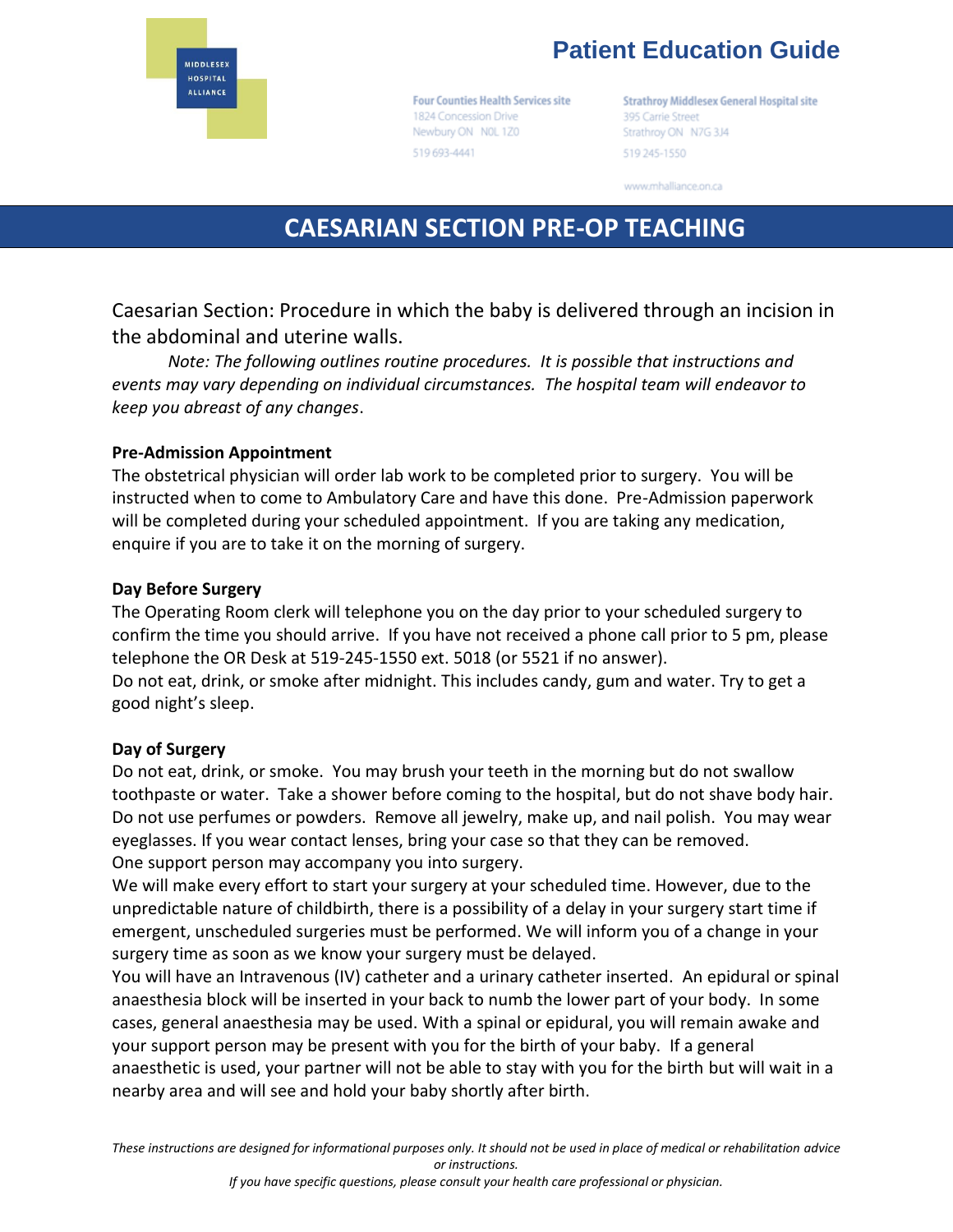You will be covered by sterile drapes, your abdomen cleaned with an antiseptic wash, and an incision will be made into both your abdominal wall and uterus. The surgeon will lift the baby out, remove the placenta, and then close the incision with dissolving stitches &/or staples. Your abdominal incision will be covered with a sterile dressing.

You should not feel pain when the incision is made. You may feel some tugging or pressure when the baby is born.

Your baby will be assessed by the obstetrical team. Once the assessment has been completed they will bring your baby to you. If you are able to, the nurses will assist you with skin-to-skin bonding in the operating room. If you are not able to hold your baby skin-to-skin, your partner can do this and you will be able to hold your baby skin-to-skin once you are both stable. Skin-toskin will help your baby's breathing, temperature, and heart rate. It can also help with breastfeeding if you plan to breastfeed your baby.

#### **After Surgery**

You will be taken to the recovery room and skin-to-skin is encouraged here. Your baby and partner will stay with you there as you are monitored by the Post Anesthetic Care Nurse for approximately 1-2 hours. The obstetrical nurse will stay to monitor the baby and help with skin-to-skin.

After recovery, you and your baby and partner will be brought to 2 South where post-surgical care and mother-baby care will continue. Your baby will room in with you. Your partner may stay with you.

Nurses will check your vital signs (blood pressure, pulse, temperature, oxygen level) and press on your abdomen to check the firmness of your uterus, observe the amount of bleeding from your vagina, and check the bandage covering your incision regularly.

You will be able to drink and eat small amounts of food after the birth if you had spinal or epidural anesthetic. Eating small amounts of food at a time and gradually increasing the amount will help prevent nausea. Try to avoid the use of straws as this can create gas pain. You will be helped to mobilize by the nurses after your anaesthesia wears off. You are encouraged to move feet and legs at least every hour while in bed. Walking around can help reduce the risk of blood clots, help you have a bowel movement, and help you feel better. Pain and nausea medication will be given as needed. You may need medications to assist bowels to move.

The catheter will be removed from your bladder approximately  $12 - 24$  hours after birth. The nurses will assist you with feeding your baby. This will happen within 2 hours of the baby's birth if you are able.

### **Discharge**

Usual length of stay is 3 to 4 days.

When you go home, you will have the usual postpartum changes as with a vaginal birth, but you will have some pain where you had the abdominal incision. This may last for a few days to several weeks. Give yourself time to heal and avoid strenuous activities.

Once home, you will need plenty of rest and extra support from your partner and family for several weeks.

While in the hospital, a healthcare provider will remove the bandage covering your incision to